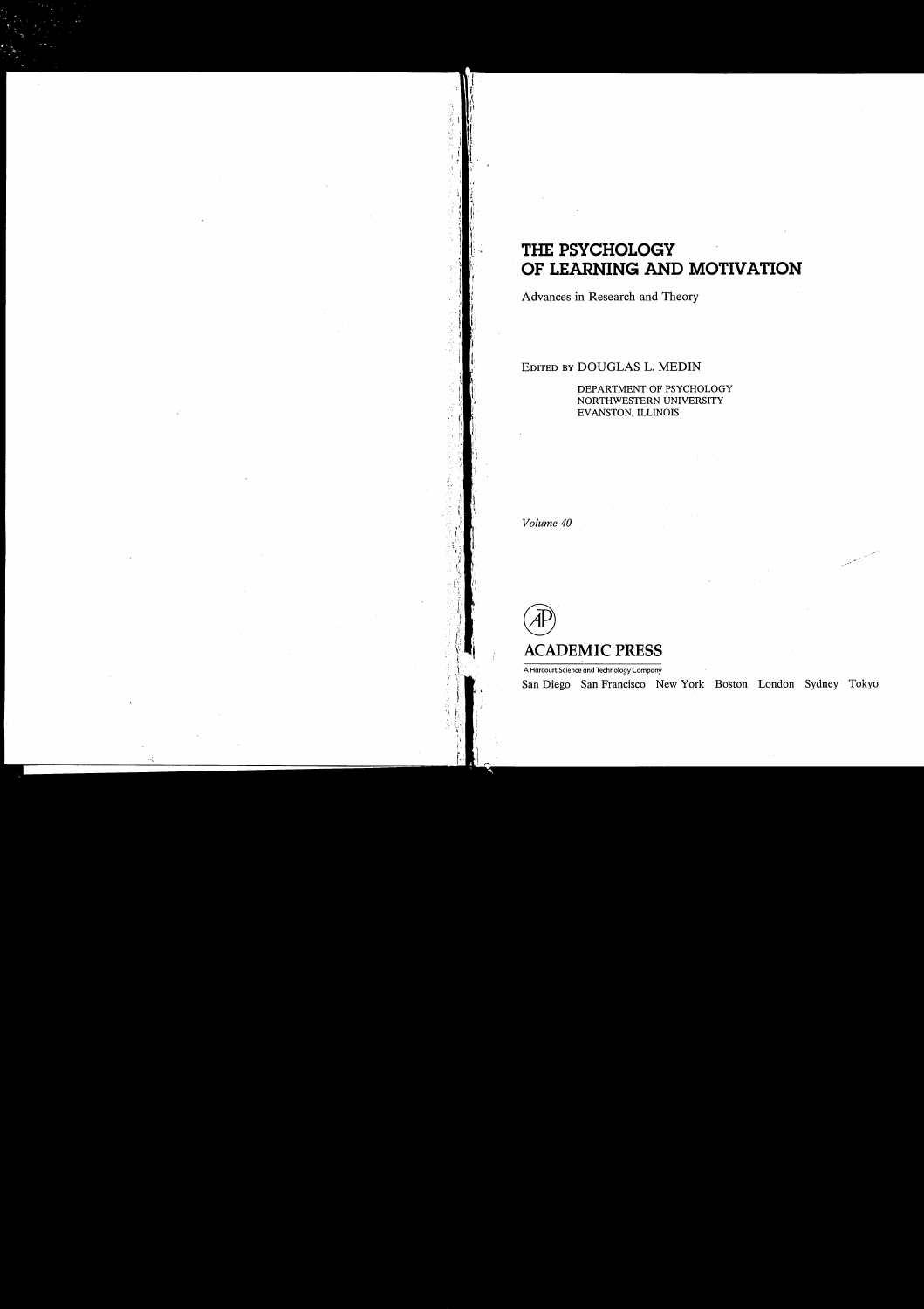# **NEUROCOGNITIVE FOUNDATIONS**  . **OF HUMAN MEMORY**

*Ken A. Paller* 

Memory research has traditionally been segregated into (a) research on the cognitive organization of memory and (b) research on the brain basis of memory .. As a result of this segregation, cognitive theories of memory have generally evolved in isolation from neuroscientific theories of memory, and vice versa. Moreover, cognitive theorists have regularly found that neural evidence is not relevant to their theorizing. Neuroscientists, on the other hand, are centrally concerned with understanding how the brain works, and their work has usually not made' contact with efforts to understand how the mind works.

Nonetheless, new connections between cognitive science and brain science are evident in a wide variety of domains. Advances in measuring human. brain function, for example, have increased the likelihood that relevant information about how the brain works can be used to discover how. the mind works. In memory research, there is now a growing trend to use neural information to inform theories of memory (Gabrieli, 1998; Schacter, Norman, & Koutstaal, 1998). This approach requires an appreciation of both the brain substrates of memory and the cognitive organization of memory, and seeks to develop bridges between theories couched at these different levels.

: Here, I will make the case that measures of the electrical activity of the human brain, in particular, can be used as powerful tools for studying human memory. Associations between memory functions and electrophysiological

THE PSYCHOLOGY OF LEARNING AND MOTIVATION, VOL. 40 121

a kingan

 $\sim$ 

Copyright © 2001 by Academic Press. All rights of reproduction in any form reserved. 0079-7421/00 \$35.00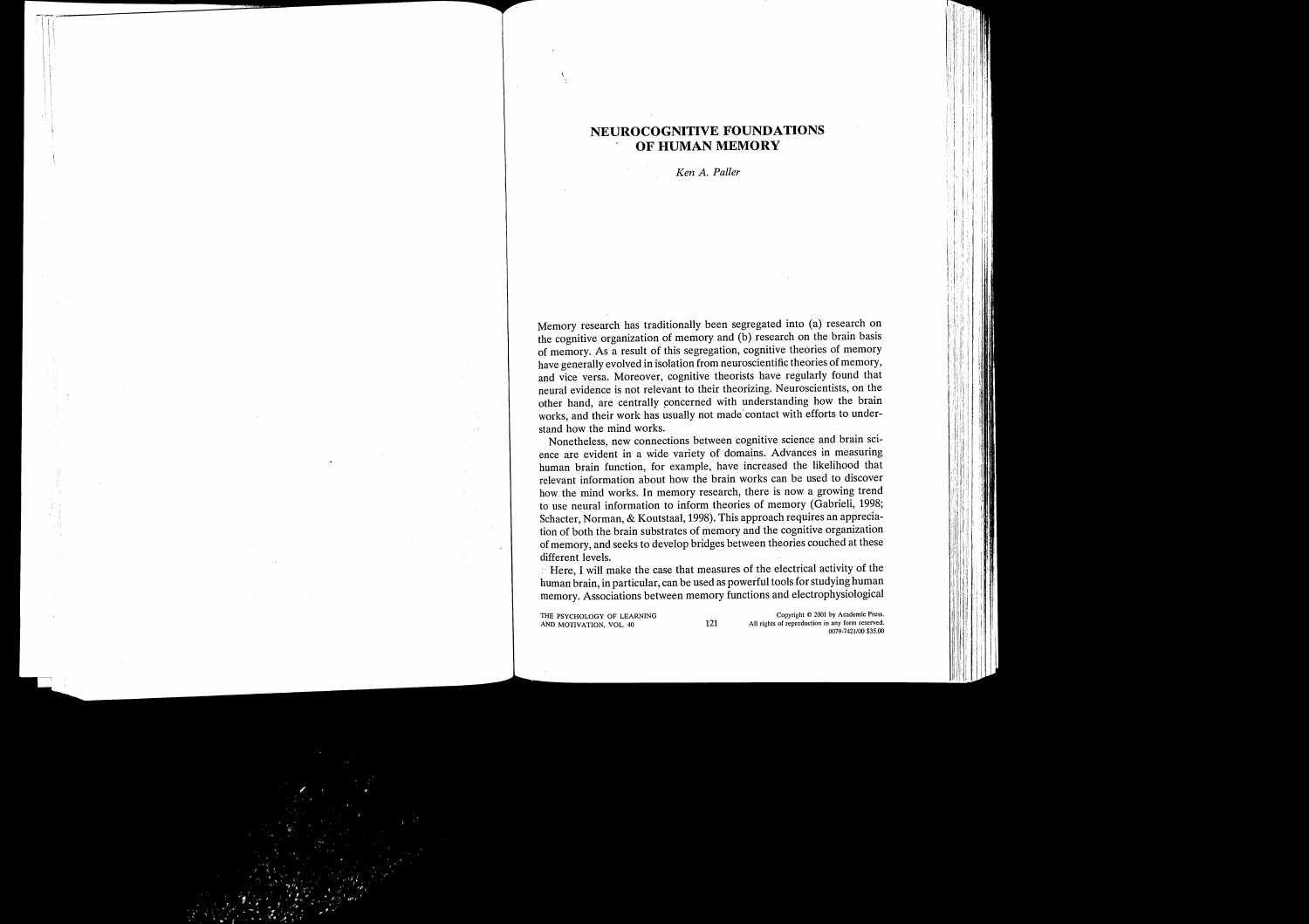\

measures will be interpreted not merely within the context of studies of brain potentials, but within a broader theoretical perspective that addresses both the cognitive structure (as in a characterization of relevant cognitive processes and their interrelationships) and the neural implementation of memory functions. Therefore, I will begin with a discussion of the general problem of bridging neural and cognitive levels. I will then outline a framework for thinking about the neurocognitive foundations of certain types of memory. Finally, I will explore the prospects for future advances based on measuring the electrical activity of the human brain.

### I. What Evidence from Neuroscience Is Relevant for Understanding Cognition?

Contact between cognitive and neuroscientific approaches is important if one is concerned with the goal of improving our understanding of the cognitive functions of the human brain. To achieve this goal, it would be helpful to determine which facts about the brain might be relevant. It is disappointing, then, that there is no widely agreed upon set of criteria for making this determination.

In addressing this issue, it is instructive to first consider an alternative goal. At one extreme, some prefer to assume that no brain facts are relevant. Indeed; a great many cognitive scientists have developed functional models of cognition that make no reference to the brain. Three brief arguments against this approach are as follows. First, unless one holds the view that the mind emanates from something other than the brain, one must accept the view that cognitive functions are inherently functions of the brain. It follows that ignoring the neurophysiological substrates of cognitive functions is detrimental to gaining a comprehensive understanding of cognition. Second, scientific theories should be tested using the most extensive basis of empirical evidence available. Indeed, cognition is not measured directly-it is fundamentally an inference based on behavioral observations. Cognitive theories can thus be improved by including a basis of both behavioral and neural observations. Third, whereas behavioral evidence is obtained only after complex interactions among multiple cognitive processes lead to a response, neural evidence is not subject to this limitation. Online measures of brain activity offer the remarkable possibility of tapping into relevant processes as they occur, perhaps facilitating the individuation of component cognitive processes. In short, the understanding that cognition arises from the brain leads naturally to the position that models of cognition should be based on relevant evidence of both behavioral and neural varieties.

Another extreme position that should also be considered is that *all* neuroscientific information is relevant to cognitive theory. This position is based on the premise that we do not know in advance how cognitive functions are related to the neurophysiology of the brain. Therefore, we cannot know in advance precisely which evidence will or will not ultimately be relevant. Indeed, neuroscientific facts at the level of detail of the molecular structure and genetic coding for various neuroreceptors may benefit a future understanding of some aspects of cognition. In the absence of a fully developed theory of cognition, perhaps all such neural information should be made available to cognitive scientists. Nevertheless, this view is problematic because it conflates two concerns: how future conceptions of the mind will unfold and how the development of cognitive theories can proceed at present.

How can we evaluate the relevance of any given neural evidence for developing our *current* understanding of cognition? Clearly, approaching this question with respect to a specific case, as attempted below, is more feasible than providing a universal answer. How the evaluation process will play out depends on the extent to which a hypothetical description of the neural implementation of the cognitive function in question can already be given. If little is known about the neural implementation of a cognitive function, it is difficult to know where to begin forging brain-cognition connections. This is not the case in memory research. The extremely wide range of neuroscience research on plasticity and learning (e.g., Fuster, 1995; Martinez & Kesner, 1998; Milner, Squire, & Kandel, 1998; Squire & Kandel, 1999) provides a rich set of puzzle pieces that will eventually be assembled in new ways as future theories of memory are developed. One way to consider the co-evolution of neural and cognitive theories of memory is with respect to the levels of computation, algorithm, and implementation as distinguished by Marr (1982). Explanations restricted to one level can be important (Dror & Gallogly, 1999). On the other hand, a complete understanding of memory will require explanation at all levels, along with systematic mappings between levels. No matter how the levels are conceptualized, or how many are distinguished, the levels are inherently interdependent, at least to some extent. An accurate conception of neural plasticity at cellular and molecular levels must ultimately be an important part of a comprehensive understanding of human memory. Yet, it is difficult to bring most of this evidence to bear on cognitive theories of memory at present.

Moreover, quite different criteria apply towards achieving the goal of understanding neural substrates versus the goal of understanding cognitive structure. For example, an empirical connection between a brain region and a specific memory function may constitute a step forward in understanding neural substrates, but may have no impact whatsoever on understanding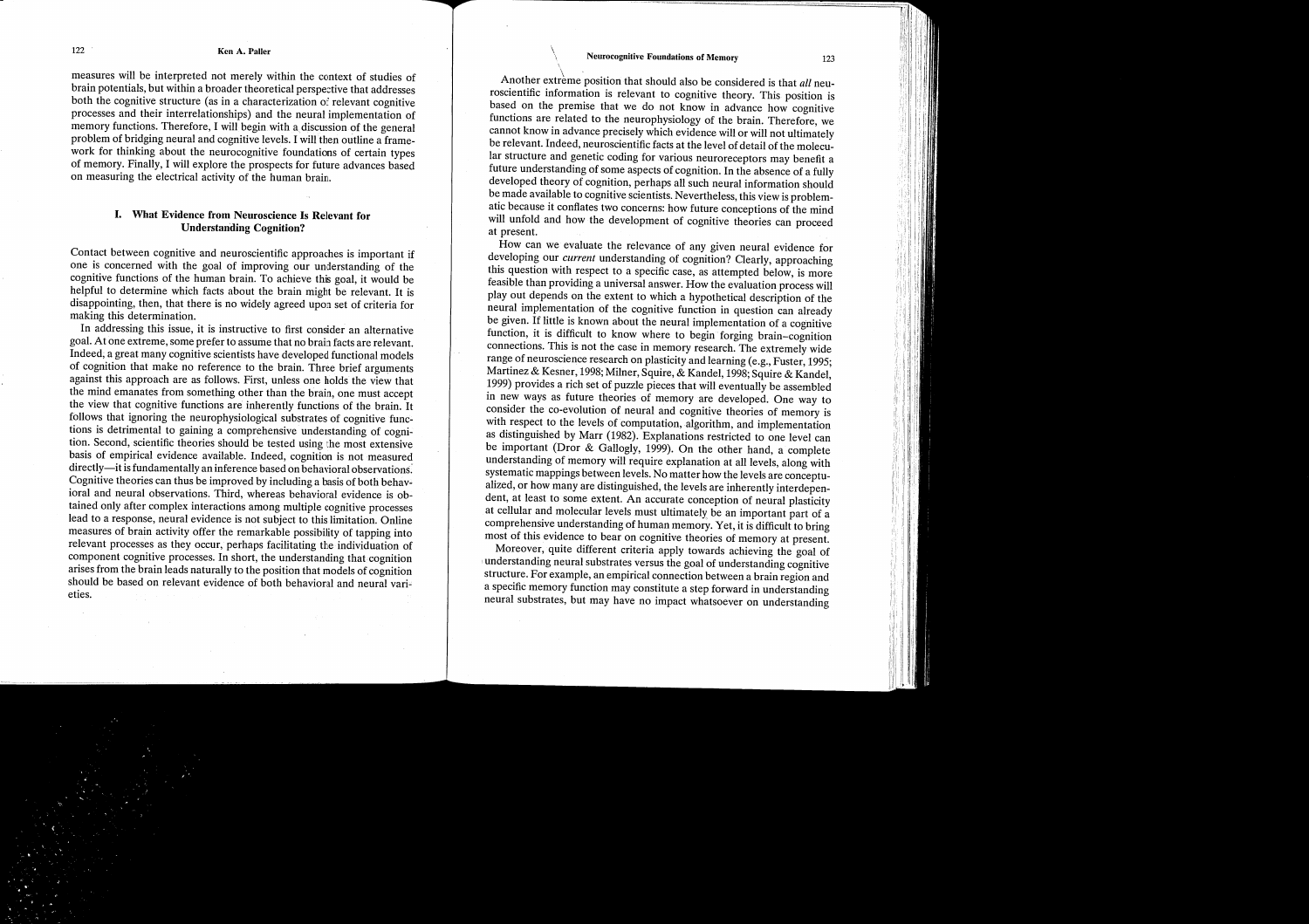cognitive structure. Suppose that two putatively distinct memory functions were implemented in two different brain regions. This finding could be a trivial one for cognitive theorizing if the computations and representations in the two regions were identical, merely situated in two different physical locations for arbitrary reasons. On the other hand, an anatomical separation between two memory functions *may* correspond to a fundamental psychological distinction between them, as described in the next section. In general, empirical brain-behavior associations or dissociations are most useful for understanding cognitive structure when a fairly developed theoretical framework for the evidence is already available. It can be especially useful to relate the proposed function of a network of neurons to compatible evidence about other cognitive roles played by the same network. Furthermore, when a brain region plays a role in multiple cognitive functions, a more complete understanding of the interrelationships between diverse cognitive functions can be sought.

In sum, cognitive theories can be reinforced and extended by combining them with empirically supported characterizations of the neural implementation of relevant processes. This statement is compatible with a rationale for combining cognitive and neuroscientific approaches enunciated by philosopher Owen Flanagan (1992). First, he postulated that behavioral facts alone will not provide sufficient empirical constraints on cognitive theories, and that "psychological explanations need to be constrained by knowledge about the brain" (Flanagan, 1992, p. 12). But he also suggested that neuroscience cannot generate progress in understanding the mind without adequate emphasis on the psychological phenomena themselves. The goal of understanding cognition is too lofty for either cognitive science or neuroscience alone; it requires both. Sound cognitive theorizing is required if attempts to understand the neural implementation of cognitive functions are to be successful. And a sound understanding of neural implementations is required for cognitive theorizing to be successful in the long term. Therefore, neural and cognitive advances can best be pursued together.

### II. The Neural Implementation of Declarative Memory

Mental disorders due to brain damage often provide striking demonstrations of the interrelations between mind and brain. Neuropsychological studies of patients with amnesia have been especially useful for charting connections between memory and the brain. This usefulness is a fortuitous by-product of the fact that the amnesic deficit can be highly selective. An amnesic deficit is selective when it occurs together with a vast array of preserved cognitive functions, including some memory functions. Accord-

Neurocognitive Foundations of Memory 125 ingly, evidence from amnesia has been widely used to develop hypotheses about the fundamental structure of memory. In particular, *declarative memory* has been defined behaviorally recalling and recognizing facts and events and for experiencing conscious recollection under such circumstances (Squire, 1987). Ample neuropsychological evidence supports the classification of declarative memory as distinc

from other types of memory. Nevertheless, the precise nature of declarative<br>memory remains to be elucidated.<br>The key empirical support for distinguishing between declarative and<br>nondeclarative memory consists of a set of d

- 
- 

experience, and with no necessary experience of recollection.<br>One example of an implicit memory test used to show preserved percep-<br>tual priming in amnesia is the word-identification test (Cermak, Talbot, Chandler, & Wolbarst, 1985; Haist, Musen, & Squire, 1991; Hamann, Squire, & Schacter, 1995; Paller, Mayes, McDermott, Pickering, & Meudell, 1991). In this test, subjects attempt to read words presented in a degraded manner perior for words that also appeared in a study phase preceding the word identification test. Although amnesic patients generally show normal priming in the word-identification test, they perform poorly when asked to recognize whether those words were presented earlier (Figure 1). Preserved<br>priming in amnesia has also been verified with a wide variety of other<br>implicit memory tests in a large literature on the topic (Moscovitch, Vriezen, & Goshen-Gottstein, 1993; Schacter, Chiu, & Ochsner, 1993; Shima reasons, alternative explanations based on these artifacts cannot explain<br>the bulk of the evidence of preserved priming in amnesia (Hamann et al.,<br>1995; Hamann & Squire, 1997; Squire, Hamann, & Schacter, 1996). Other<br>type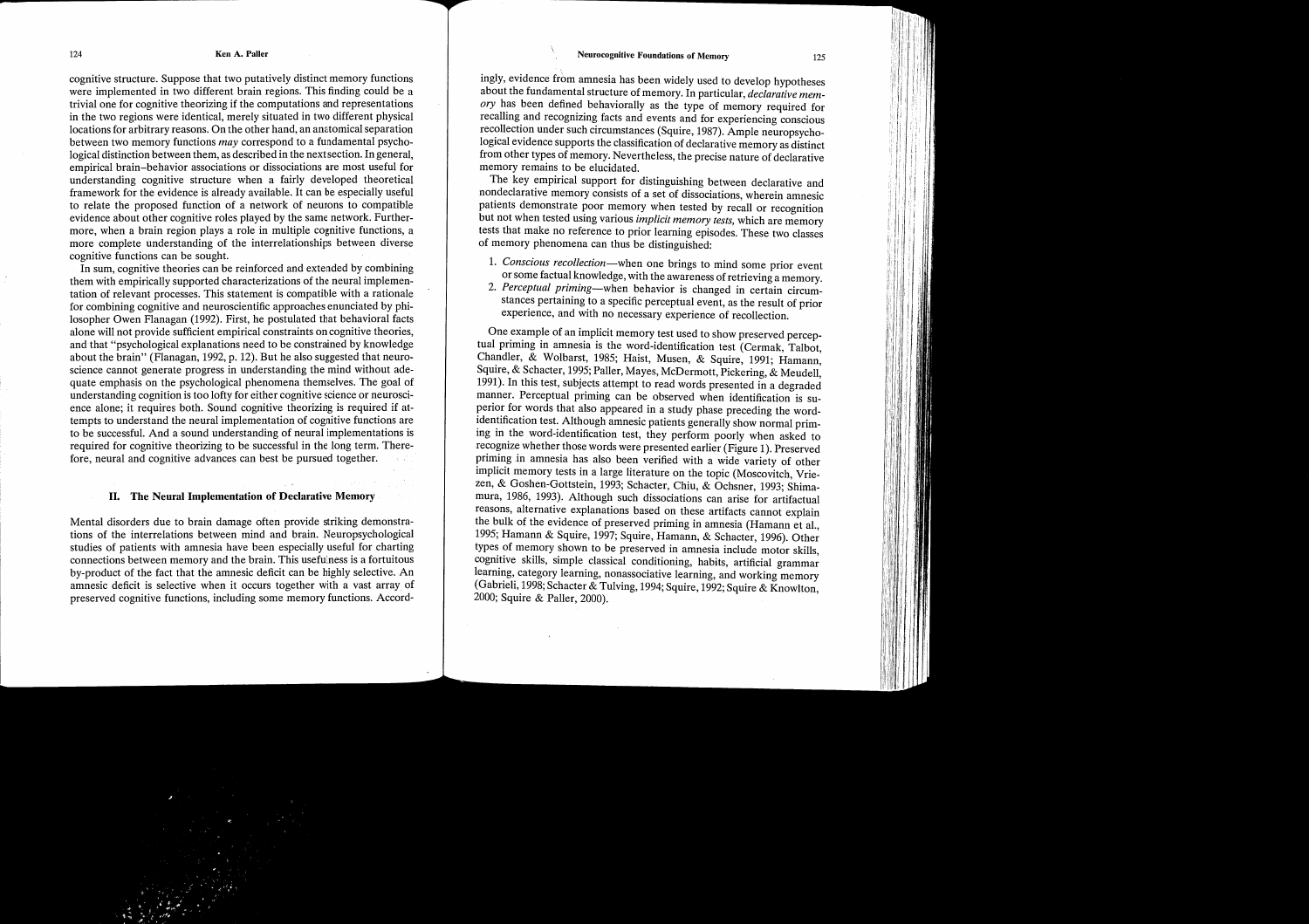

Fig. 1. Memory performance in amnesic patients and age-matched control subjects on implicit and explicit memory tests. Patients with amnesia exhibited normal word-identification priming (top) and impaired three-alternative recognition for the same words (bottom). Figure adapted from Paller et al. (1991).

These are remarkable findings because they support the notion that memory should be conceived of as encompassing a set of functions, not just one ability. Furthermore, the fact that such distinctions are honored by neuroanatomical boundaries bodes well for further neurocognitive exploration. Imagine instead an alternative state of affairs such that declarative and nondeclarative memory depend on exactly the same neuroanatomical regions at some gross level of analysis. There might be no simple way in which declarative memory could be disrupted without also disrupting nondeclarative memory. We could still be dealing with a fundamental distinction, but if the relevant memory functions were implemented in intermingled neural tissue it would be more difficult to clarify the neural basis of the distinction. The discovery that declarative and nondeclarative memNeurocognitive Foundations of Memory 127<br>ory are anatomically distinct opens the door for further investigations that<br>can both clarify the neural bases of the distinction and elucidate the cogni-<br>tive processes specificall

thus envision ways to pursue memory theories that address both cognitive<br>structure and neural implementation.<br>According to theoretical formulations put forward by countless memory<br>theorists (e.g., see Mayes & Downes, 1997) tion is that when memory breaks down in amnesia, recollection is partially disrupted but certain types of priming are preserved. By juxtaposing recollection and priming, we can learn about how they differ from each other, lection and priming, we can learn about how they differ from each other,<br>in both their psychological and neural facets, and thus come to a better<br>understanding of each on its own. For example, brain potentials that follow<br>

cessing the particular type of information in question (Squire & Paller, 2000). Memories are not all stored in a unitary memory storehouse in the brain. Instead, facial memories are stored in cortical areas where facial in

sia can result from a defect in a special sort of *consolidation* process whereby enduring declarative memories are stored in the cerebral cortex. This con solidation process is required because the elements of a declarative memory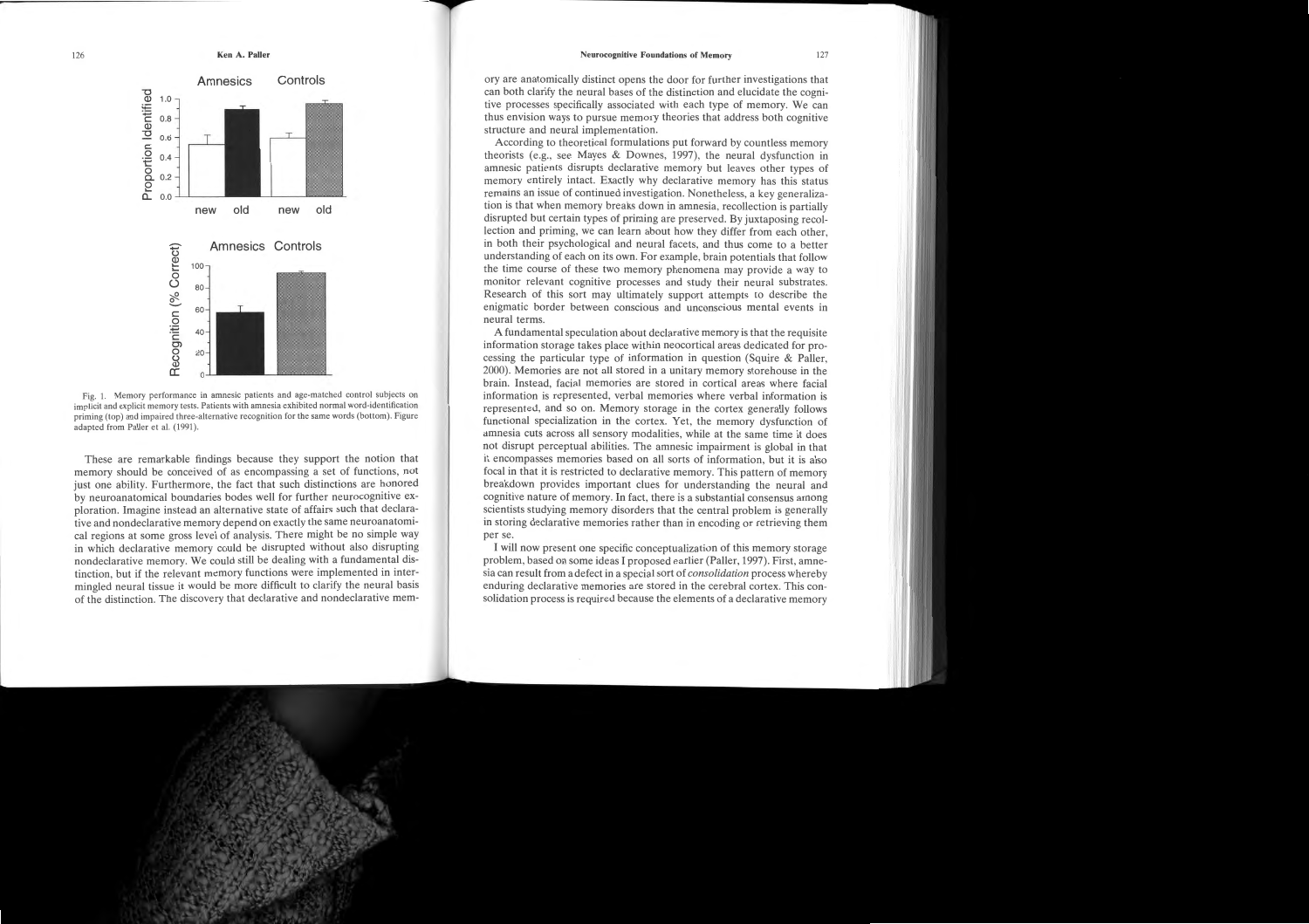are not easily held together, due to their anatomical isolation. Consolidation entails interactions between the cerebral cortex and two key brain areas, the medial temporal region and the medial diencephalon (Figure 2). The brain dysfunction in amnesia most commonly lies in one or the other of these two key areas, as structural neuroimaging, functional neuroimaging, and post mortem histology have shown.

Declarative memories characteristically depend on multiple *neuronal ensembles* (Hebb, 1949) that represent different high-level perceptual, cognitive, and emotional attributes processed in functionally distinct cortical regions. The experience of a fact or event in the present moment, as in immediate memory or working memory, can be achieved when one such set of distributed neuronal ensembles is activated under the control of prefrontal networks. Furthermore, this set of neuronal ensembles can become temporarily connected via cortico-thalamic and cortico-hippocampal networks. This temporary linking function is, in some cases, ultimately



Fig. 2. Neuroanatomical regions involved in the storage of declarative memories. Figure adapted from Squire and Faller (2000).

replaced by new neocortical representations, instantiated by "coherence ensembles" (Paller, 1997), which are located in temporal lobe regions near the hippocampus<sup>1</sup>. The central function of these newly formed neuronal ensembles is to provide coherence to the dispersed neocortical representation. Enduring declarative memories are, by this account, characteristically composed of a set of distributed neocortical ensembles plus associated coherence ensembles (Figure 3).

Consolidation fundamentally entails the repeated activation of this set of neocortical storage sites, thereby mediating memory retrieval, associations with other memories, and the formation of an enduring declarative memory. These several events that comprise consolidation can proceed whether or not the individual is intending to memorize or rehearse the memory, such as during the experience of related events or during sleep. Other aspects of this theoretical formulation have been described in detail elsewhere (Paller, 1997); for present purposes a central implication is that declarative memory and priming can now be given these tentative neurobiological definitions:

- 1. Declarative memory is a type of neocortical memory in which the relevant plasticity occurs *across* many neocortical zones, and storage requires a special consolidation process that is unique to this type of dispersed neocortical memory.
- 2. Priming is a type of neocortical memory in which the relevant plasticity occurs *within* a single neocortical zone.

Although priming has most commonly been investigated using single items such as words, sometimes pairs of items have been used instead. In such cases, priming may rely on associations among separate representations. Such new associations might depend on plasticity across multiple neocortical zones rather than merely within-zone plasticity. According to the conceptualization outlined above, this would require consolidation. Indeed, implicit memory tests that tax priming for new associations often reveal impairments in amnesic patients (Cermak, Bleich, & Blackford, 1988; Chun & Phelps, 1999; Mayes & Gooding, 1989; Paller & Mayes, 1994; · Schacter & Graf, 1986; Shimamura & Squire, 1989). Exceptions to this generalization (Gabrieli, Keane, Zarella, & Poldrack, 1997; Musen & Squire, 1993) may reflect the use of unitized representations such that

 $1$ <sup>1</sup> The most severe cases of amnesia are caused by damage to these temporal lobe regions plus the hippocampus. In contrast, damage to these temporal lobe regions alone can lead to semantic dementia , in which remote memories may be disrupted more than recent memories (Hodges & Graham, 1998). Speculatively, damage to a circumscribed portion of these regions with relative sparing of the hippocampus and some adjacent temporal cortex may cause a focal retrograde amnesia (Kapur, 1993; Markowitsch, 1995), such that the patient exhibits excessive retrograde impairments along with a preserved ability to form new declarative memories.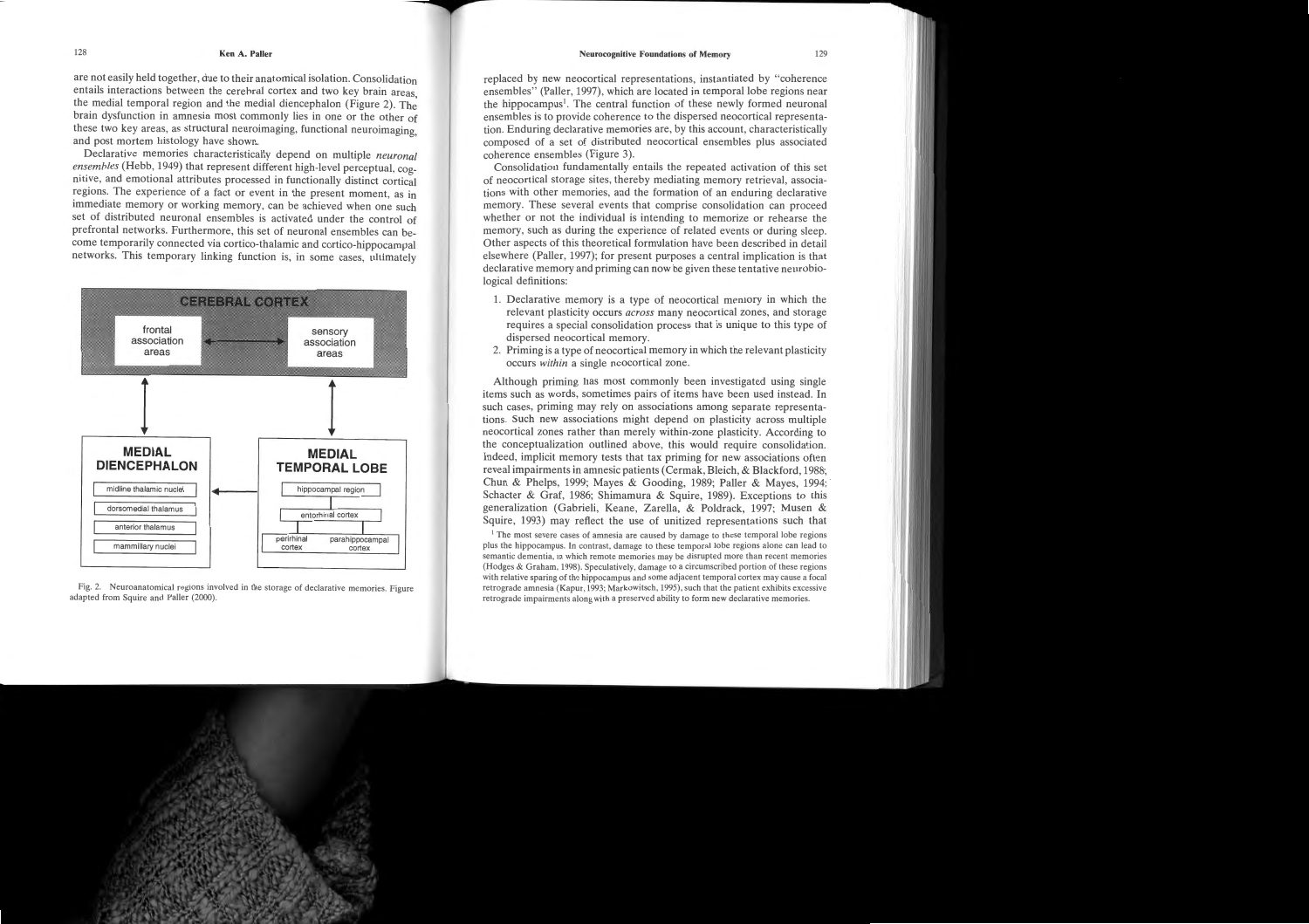#### Neurocognitive Foundations of Memory 131

O neocortical ensemble  $\bullet$  hippocampal connections *@>* coherence ensemble

Fig. 3. Figurative depiction of the stages of consolidation of dispersed neocortical memories. In stage 1, a fact or event is encoded via representations that involve multiple cortical regions, based on working memory processes controlled by prefrontal cortex. At about the same time, in stage 2, this dispersed representation begins to make contact with neurons in the medial temporal region. Hippocampal connections rapidly become part of a newly formed network so that the dispersed cortical fragments can remain connected beyond the span of immediate memory. In addition, coherence ensembles are formed in entorhinal, perirhinal, and parahippocampal cortex, and possibly in adjacent cortical regions, and these become part of the network. Connections become strengthened as the memory is reactivated on subsequent occasions, while coherence ensembles develop a central role as they take on gestalt-like aspects of the memory and its relationship to other memories. Coherence ensembles thus function to maintain cohesiveness among the various parts of the declarative memory. In stage 3, coherence ensembles can take part in the reactivation of the dispersed neocortical memory without any necessary contribution from hippocampal connections.

plasticity within single neocortical zones is operative. In short, implicit memory tests do not always show normal priming in amnesia. For normal priming to be observed in amnesia, performance in healthy individuals must not be mediated by recall or recognition, and performance must not depend on new associations represented across distinct cortical zones.

The dissociation between recollection and priming in amnesia can now be recast in neurobiological terms-recollection is impaired due to consolidation failure following disruption of either cortico-thalamic or corticohippocampal networks, whereas priming due to plasticity within single neocortical zones is preserved. In attempting to tie together psychological and biological facets of amnesia, this conceptualization portrays the beginnings of a neurocognitive theory of declarative memory and priming in healthy individuals. Given the rapid growth of cognitive neuroscience in recent years, there is reason to be optimistic that this theory can be developed further, specified in increasingly precise detail, and put to empirical test. But a critical step will be to identify measures of the relevant memory functions in human subjects.

#### III. Electrophysiological Measures of Recollection

Given these hypotheses about memory derived from neuropsychological research, I will now explore how relevant evidence can be obtained by measuring brain activity in healthy individuals. In particular, I will focus on measures of brain activity called event-related potentials (ERPs), which are extracted from the electroencephalogram (EEG) using signal-averaging methods. Many aspects of this treatment also apply to work with other methodologies that provide evidence about brain activity during cognitive functions, including positron emission tomography (PET), functional magnetic resonance imaging (fMRI), magnetoencephalography (MEG), and transcranial magnetic stimulation (TMS). Noninvasive ERP recordings from the scalp reflect the summation of electrical activity generated in various brain regions, activity which summates by virtue of factors such as the spatial alignment of neurons and the synchrony of neural activity (Kutas & Dale, 1997). The present discussion of ERPs and memory has a limited scope (for more extensive reviews of the literature, see Johnson, 1995; Kutas, 1988; Rugg, 1995).

ERPs arguably provide measures of memory processes that can aid the development and testing of theories of human memory in several ways. ERPs have been recorded during various sorts of recognition tests, and results suggest that differential ERP responses to old and new items may be useful for studying retrieval (e.g., Friedman, 1990; Johnson, Pfefferbaum, & Kopell, 1985; Karis, Fabiani, & Donchin, 1984; Neville, Kutas, Chesney, & Schmidt, 1986; Paller, Kutas, & Mayes, 1987; Rubin & McAdam, 1972; Rugg & Nagy, 1989; Sanquist, Rohrbaugh, Syndulko, & Lindsley, 1980;



Stage 3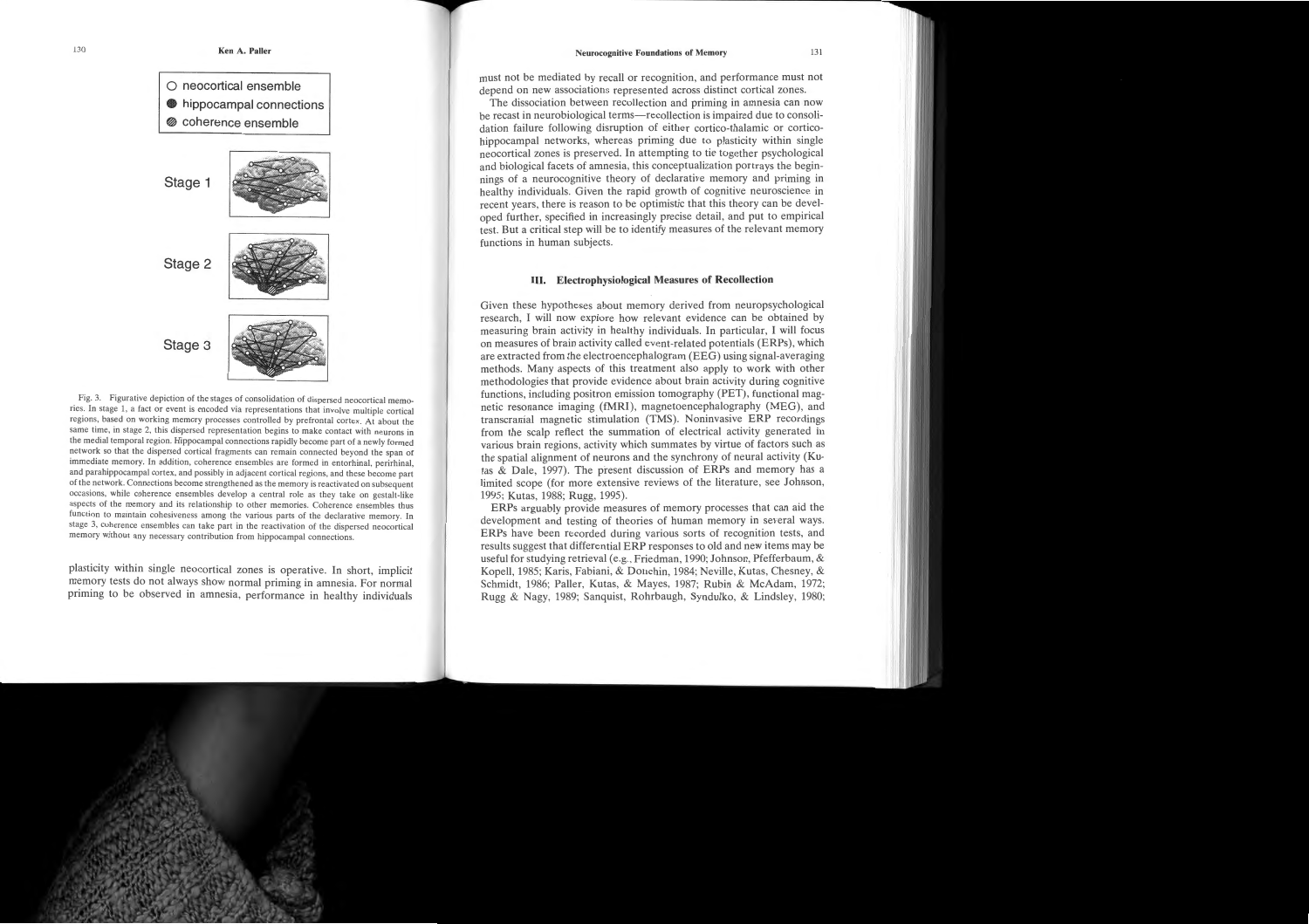Warren, 1980). Although not emphasized here, other electroencephalographic phenomena have also been linked to memory functions, including slow potentials (Rösler, Heil, & Roder, 1997) and measures in the frequency domain (Klimesch, 1999).

In ERP experiments with visual words, responses to old words have tended to be more positive than responses to new words about 400 to 800 ms after word onset (Figure 4). ERP studies of recognition have also been conducted with nonverbal stimuli such as simple object drawings (e.g., Friedman & Sutton, 1987) and faces (e.g., Barrett, Rugg, & Perrett, 1988; Smith & Halgren, 1987). In one experiment, ERPs were recorded from subjects while they viewed color slides depicting a variety of people, places, and paintings (Neville, Snyder, Woods, & Galambos, 1982). Following ERP recordings, subjects were shown each slide a second time and asked whether they had recognized it during its initial exposure. An average of 11% of the slides fell into this category, and ERPs to these recognized slides were considerably more positive than ERPs to unrecognized slides, particularly at around 400 ms. This result parallels findings from various other experi-



Fig. 4. An example of an old-new ERP difference (also known as an ERP repetition effect) obtained during a yes-no recognition test. The response to old words was more positive than the response to new words, beginning about 400 ms after word onset (from results obtained by Paller et al., 1987). Recordings were made from the midline parietal scalp location, and positive potentials are shown as upward deflections.

ments in which items recognized from a presentation earlier in the experiment elicited ERPs that were more positive than ERPs to new items. These reports of *old-new ERP differences* provide a good foundation for the suggestion that recognition processes are measurable using ERPs.<sup>2</sup>

Before accepting the claim that ERPs tap processes central to recognition, however, we must consider several features of typical recognition paradigms that cloud the issue. First, both the time to make a recognition judgment and the confidence with which it is made may differ considerably between old and new items.3 Second, the fact that subjects are required to detect recognized items may call into play target-detection operations that differ for old and new items, in that only the former are targets. Third, the subjective probability of old and new items may differ, whether or not actual stimulus probabilities are matched. All of these factors are known to influence ERPs, so these confounding factors are particularly worrisome. In short, it can be problematic to distinguish electrophysiological (or other physiological) effects due to these nonspecific factors from effects due to recognition per se. Likewise, multiple sorts of retrieval-related processes can be difficult to investigate when limited to old-new comparisons (e.g., Rugg & Wilding, 2000). Furthermore, and most important in the present context, simply comparing old and new items in a recognition paradigm does not take into account the idea that both recollection and priming occur in such a situation.

Although several lines of evidence are consistent with the hypothesis that ERPs are sensitive to recognition processes, much of the early evidence fell short of being conclusive. Johnson and colleagues (Johnson et al., 1985; Johnson, Kreiter, Russo, & Zhu, 1998) showed that ERPs correlated with

<sup>2</sup> ERPs have also been used to show that neural events at the time information is first encoded are predictive of whether they will be remembered later. The phenomenon of an ERP *Difference* computed as a function of later *memory* performance, sometimes called *Dm,*  has been observed with explicit memory tests such as recall and recognition (Fabiani, Karis, & Donchin, 1986; Karis et al., 1984; Paller, 1990; Paller et al., 1987; Paller, McCarthy, & Wood, 1988; Sanquist et al., 1980) but not with implicit memory tests such as stem completion or word identification (Paller, 1990; Paller & Kutas, 1992). More recently, such effects have been observed with fMRI (Brewer, Zhao, Desmond, Glover, & Gabrieli, 1998; Fernández et al., 1998; Wagner et al., 1998), with event-related EEG synchronization (Klimesch, 1999), with EEG coherence measures (Weiss & Rappelsberger, 2000), and with intracranial ERP recordings in the medial temporal region (Fernández et al., 1999).

<sup>3</sup> In one experiment, for example, ERPs were averaged separately according to confidence measures (an analysis reported by Paller, 1993, of data collected by Paller, Kutas, & Mayes, 1987). ERPs were more positive for words categorized with high confidence than with low confidence. In fact, ERPs in other paradigms are similarly correlated with decision confidence (Hillyard, Squires, Bauer, & Lindsay, 1971; Ruchkin & Sutton, 1978). Confounds with recognition confidence can thus contribute to observed old-new ERP differences, particularly when hits to old items are more confident than correct rejections to new items. In addition, confidence judgments may be insufficiently sensitive to ameliorate this problem.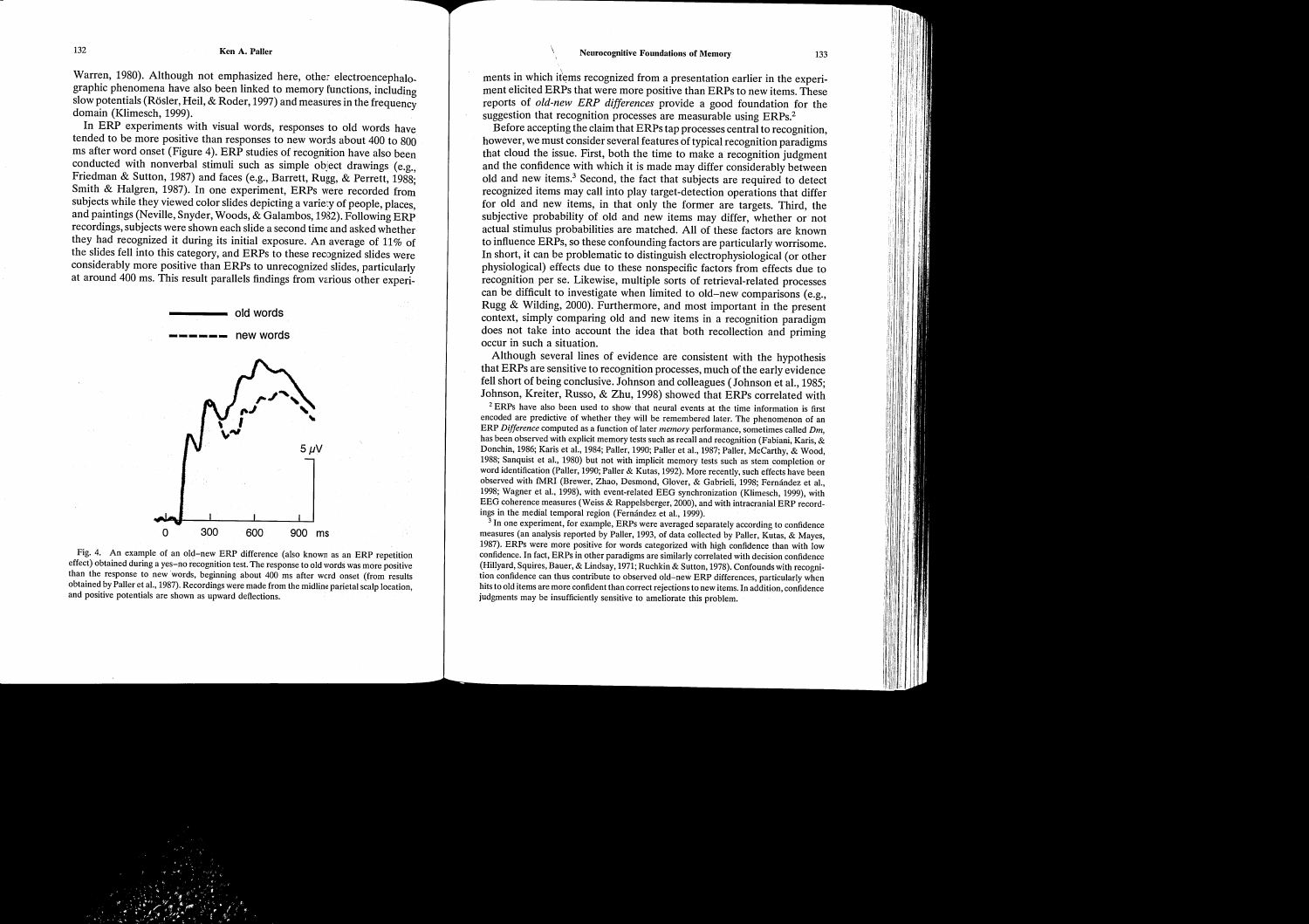increases in memory strength as study words were repeated, which would be expected for an ERP correlate of recognition strength. Bentin and colleagues (Bentin & Moscovitch, 1990; Bentin, Moscovitch, & Heth, 1992) recorded old-new ERP differences and proposed that ERPs are sensitive to both implicit and explicit aspects of memory performance. However, the methods used were insufficient for disentangling these different processes. Smith and Halgren (1989) interpreted their ERP results in terms of a distinction between two separate bases for recognition judgments, familiarity based on memory strength and contextual retrieval (Atkinson & Juola, 1973; Jacoby & Dallas, 1981; Mandler, 1980). Lists of 20 abstract words were arranged such that the same 10 words occurred in every list, and subjects were instructed to press a button whenever one of these repeating words was presented. Recognition accuracy increased across the six lists in healthy individuals and in patients with unilateral anterior temporal lobectomies (performed for relief of medically intractable epilepsy). Smith and Halgren (1989) suggested that increases in memory strength were normal in all patients, but that the ability of patients with left-hemisphere excisions to use contextual retrieval was compromised and that this explained attenuated old-new ERP differences that were found in those individuals. In other words, old-new ERP differences were thought to reflect contextual retrieval. This conclusion was not endorsed by the authors of a similar study of epileptic patients (Rugg, Roberts, Potter, Pickles, & Nagy, 1991), who found no relationship between the magnitude of old-new ERP effects and verbal memory performance.

An alternative position was advocated by Rugg and colleagues, who used several lines of evidence to argue that old-new ERP differences reflect *relative familiarity* and not recollection. The central assumption, from twoprocess models of recognition, was that relative familiarity (i.e., a discrepancy between the level of familiarity cued by an item and the level of familiarity that the individual would expect a priori) can function as a basis for recognition judgments. According to Jacoby and Dallas (1981), for example, familiarity can be based on fluent perceptual processing of repeated items. In one study, injections of the anticholinergic agent scopolamine were found to produce a decrement in recognition performance along with an increase in old-new ERP differences (Potter, Pickles, Roberts, & Rugg, 1992). The authors suggested that the drug had a detrimental effect on recollection that coincided with an increase in the extent to which recognition judgments were based on relative familiarity (i.e., the converse of the hypothesis of Smith and Halgren, 1989). In other experiments, the finding that old-new ERP differences were apparent for low-frequency words but not for high-frequency words was interpreted in relation to the idea that low-frequency words give rise to a higher level of relative familiarity, an idea that may also explain the recognition advantage for such words (Rugg, 1990; Rugg & Doyle, 1992). However, if we grant that recognized low-frequency words also tend to engage more recollection (e.g., Gardiner & Java, 1990), this' evidence is equivocal with respect to associating ERPs with familiarity versus recollection.

Conclusively determining whether or not ERPs can be linked to recollection versus other factors required a different empirical approach. In an attempt to isolate brain waves specific to recollection, Paller and Kutas (1992) introduced a procedure based on producing behavioral dissociations between recollection and priming. Instead of only comparing ERPs to old versus new words, ERPs were compared between different types of old words presented during an implicit memory test, the word-identification test. A levels-of-processing manipulation at study was used to produce a memory dissociation. of the sort previously demonstrated by Jacoby and Dallas (1981). When subjects study words by focusing on word meaning for one set of words and letter identity for another set of words, the two sets of words are generally associated with different levels of recall performance but similar levels of priming (Richardson-Klavehn & Bjork, 1988; Roediger & McDermott, 1993; but see Bentin, Moscovitch, & Nirhod, 1998; Challis, Velichkovsky, & Craik, 1996; Richardson-Klavehn & Gardiner, 1998). Of course, memory tests cannot be relied on for absolutely pure measures of underlying memory phenomena (i.e., memory tests are not process-pure). Nonetheless, reliable dissociations between certain priming tests and explicit memory tests provide a key ingredient for a convincing interpretation of the ERP findings. The two types of studied words under scrutiny differed in the extent to which recollection was provoked, but they were the same with respect to (a) physical stimulus characteristics, by virtue of the counterbalanced design, (b) the behavioral responses made. in the implicit memory test, and (c). the magnitude of priming. Accordingly, we hypothesized that the ERP difference wave was an electrophysiological correlate of-recollection, distinct from the influence of priming or other confounding factors. These results constitute the first published evidence to strongly support the hypothesis that the subjective experience of recollection can be monitored via measures of electrical activity of the brain (see also, Düzel, Yonelinas, Mangun, Heinze, & Tulving, 1997; Rugg, Mark, Wall, Schloerscheidt, Birch, & Allan, 1998; Smith, 1993; Smith & Guster, 1993; Wilding, Doyle, & Rugg, 1995).

This hypothesis was supported by results from several follow-up experiments. First, a variation of the original design was used along with a between-subjects manipulation of the extent to which conscious recollection occurred (Paller, Kutas, & Mcisaac, 1995). Results substantiated the association between recollection and the ERP difference computed between the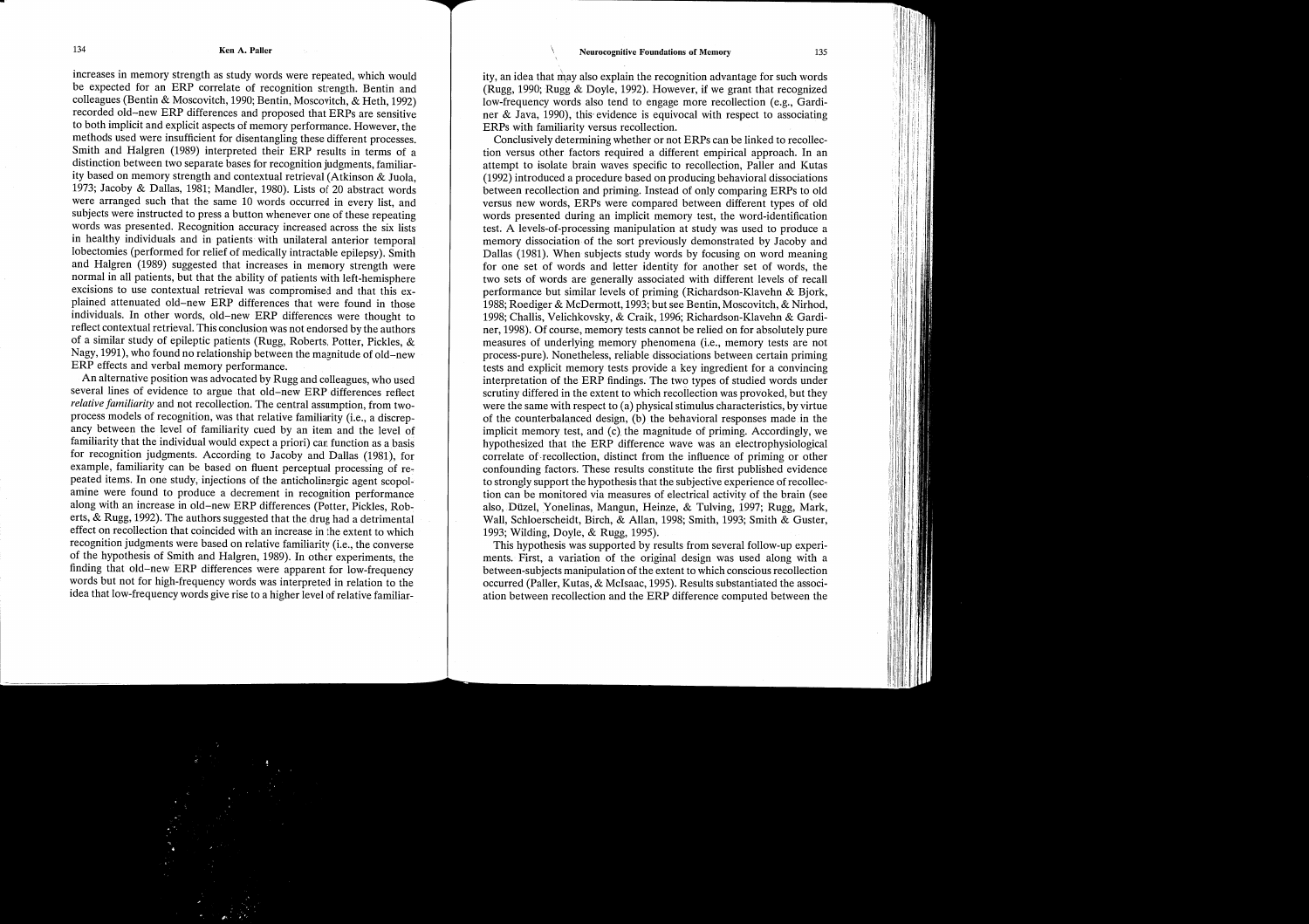two study tasks, and also showed that it was not specific to the particular circumstances in the initial experiment. Consistent with this conclusion, abnormal ERP responses were observed when the same experimental paradigm was used with elderly participants with mild declarative memory impairments (Joyce, Paller, Mcisaac, & Kutas, 1998), and when a related paradigm was used with amnesic patients with moderate to severe declarative memory impairments (Olichney et al., in press). Indeed, Olichney and colleagues found that the magnitude of late positive ERP differences was correlated with the extent of memory impairment in these patients, either measured via memory tests for the words used in the experiment or via standardized neuropsychological tests.

Other experiments showed that ERP correlates of recollection can also be elicited by photographs of faces (Paller, Bozic, Ranganath, Grabowecky,  $\&$ Yamada, 1999; Paller, Gonsalves, Grabowecky, Bozic, & Yamada, 2000). In these experiments, participants were first asked to memorize a set of faces that were each accompanied by a voice simulating the voice of that individual (e.g., "I'm Alison and I won the Boston Marathon twice"). In a test phase, ERPs to these faces ("remember faces") showed reliable differences in comparison to ERPs to new faces as well as to ERPs to faces that had been presented in the study phase without voices and with instructions to forget ("forget faces"). Importantly, results from a separate behavioral experiment showed that priming did not differ between the two types of studied faces, whereas remember faces were later recognized much more accurately. The ERP difference between the two types of studied faces can therefore be taken as a neural correlate of recollection, disentangled from ERP correlates of priming. Of course, it will also be necessary to specify the full range of cognitive processes that contribute to recollective experience in these situations. In this regard, we have speculated that retrieval occurs through interactions between frontal and posterior cortical areas, and this speculation has been supported by combined fMRI and ERP evidence obtained using the same general paradigm (Paller et al., 2000). Furthermore, other ERP results likewise suggest that frontal regions are particularly important for successful episodic retrieval (Ranganath & Paller, 1999a, 1999b, 2000), as do many recent results from neuroimaging and neuropsychology (see Nolde, Johnson, & Raye, 1998; Rugg & Wilding, 2000; Shimamura, 1996).

A strategy analogous to the one described above for visual stimuli has also been used in the auditory modality (Gonsalves & Paller, 2000). Spoken words were again presented under two different study conditions using a levels-of-processing procedure. Priming of lexical decision response time was the same across different study conditions, whereas recognition was not. We interpreted test-phase ERPs that differed due to study conditions as electrical reflections of the visual imagery engaged when the words were heard. This differential imagery took place both during study and test, even though the test condition did not require it. Indeed, we speculated that our electrophysiological measures reflected the recapitulation of this visual imagery, a prominent factor supporting accurate word recognition.

In sum, studies of old-new ERP differences initially led to divergent hypotheses about relationships between ERPs and memory retrieval, whereas subsequent studies succeeded in isolating ERP correlates of recollective processing. Due to the fact that both recollection and priming tend to occur when studied items are presented in a memory test, conventional analyses of old-new ERP effects are typically equivocal with respect to isolating ERPs associated with one type of memory or the other. Successful demonstrations of ERP correlates of recollection required (a) recording ERPs during recognition as well as in situations wherein subjects were not required to make overt recognition responses; (b) comparing study conditions that differentially influenced declarative memory and priming; and (c) including behavioral measures to confirm the memory dissociations. The idea that the neural events responsible for conscious recollection can be observed as they occur is important because such observations should prove helpful for testing theories about the neurophysiology of memory. Moreover, this approach can potentially enrich our understanding of *both*  the cognitive structure and the neural substrates of memory.

## IV. **Electrophysiological** Measures **of Perceptual Priming**

So far I have focused on processes associated with recollection, but it is also illuminating to consider neural correlates of priming. The same experimental approach has been used, here taking advantage of manipulations that influenced priming more than recollection. In one experiment, words were displayed at study either as complete words or by showing one letter at a time in quick succession (Paller, Kutas, & Mcisaac, 1998). Priming was enhanced in the former relative to the latter condition, whereas recognition was relatively unaffected. ERPs corresponding to this differential priming were recorded during the priming test, when all words were displayed as complete words. This ERP correlate of priming was interpreted as a reflection of differential processing of visual word form (i.e., words represented as whole units), given that so many other aspects of word processing were matched in the two study conditions. However, this ERP correlate of priming thus reflects just one subtle memory phenomenon, not all possible consequences of prior experience with a word. The ERP correlate of visual word-form priming recorded by Paller and colleagues (1998) differed from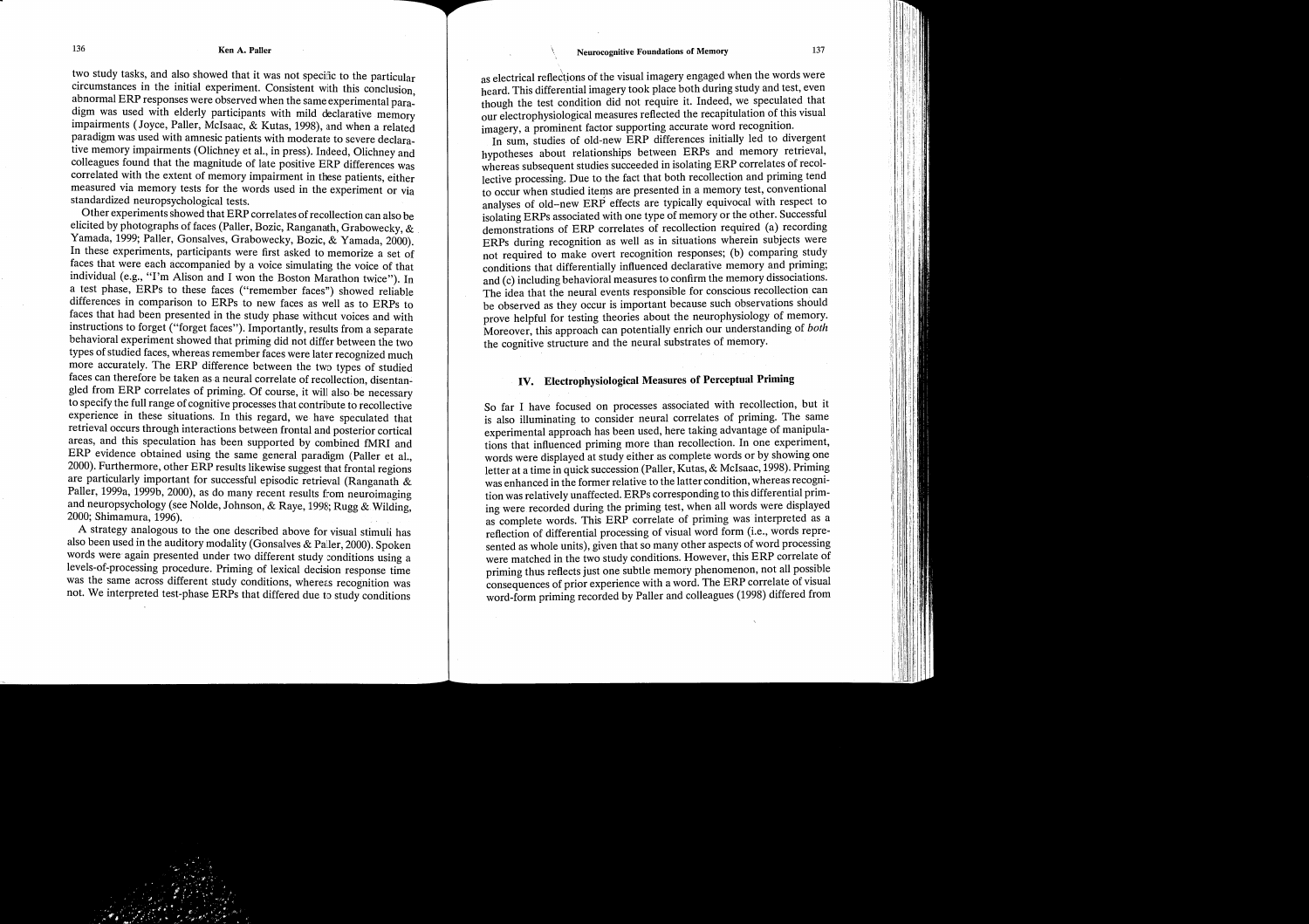ERP correlates of recollection cited above in that it occurred slightly earlier and had a focal topography centered at occipital scalp locations. Similar results were found in a subsequent experiment in which priming was manipulated by presenting words either spelled forwards or backwards (Paller & Gross, 1998). Results from these two experiments together suggest that ERPs can provide online measures to monitor priming (see also, Joyce, Paller, Schwartz, & Kutas, 1999; Rugg et al., 1998). In addition, these ERP correlates of priming confirm the necessity of valid experimental procedures to disentangle ERP correlates of implicit and explicit memory.

Perceptual priming is known to occur even when an individual cannot explicitly distinguish between old and new items, and it has been related to the concept of unconscious memory. Speculations about unconscious memory are plentiful-from Freud's explorations of the unconscious to current concerns with repressed memories-but direct measurements of unconscious memory are rare and controversial. Possible electrophysiological correlates of priming have also been revealed in recordings from single neurons in monkey visual cortex (Desimone, 1996). Some neurons in ventral temporal areas, in particular, tend to show reduced responses during stimulus repetitions, or "repetition suppression." Neuroimaging in humans also suggests that priming may result from decreased neural activity following perceptual learning, which may be the essence of efficient perceptual processing (Wiggs & Martin, 1998).

A direct comparison between an electrophysiological correlate of recollection and an electrophysiological correlate of perceptual priming is shown in Figure 5. These measures of brain events underlying recollection and priming provide new empirical footholds for theoretical advances regarding the critical differences between memories that are accessible to consciousness and those that are not-and perhaps between conscious and unconscious events in general.

# V. Conclusions: Cognitive Neuroscience and Human Memory

Neuropsychological studies of amnesia have shown which brain areas are essential for various memory functions, but moving ahead to seek a comprehensive understanding of how these functions are implemented in the brain, and of their precise cognitive structure, will require an alliance among multiple empirical approaches, both in healthy and brain-damaged people. The usefulness of electrophysiological and functional neuroimaging techniques in this regard will require experimental designs that take optimal advantage of the spatial and temporal resolution provided by each method. Not only must research in this area take into account the strengths and



Fig. 5. Brain potentials specifically associated with visual word-form priming and recollection. The upper wave form was computed by subtracting brain potentials elicited by words previously viewed forwards or backwards; priming was greater in the former compared to the latter condition (Paller & Gross, 1998). The lower wave form was computed by subtracting brain potentials elicited by words previously studied in an imagery task versus an orthographic task; recollection was stronger in the former compared to the latter condition (Paller & Kutas, 1992). Recordings were made from the midline parietal scalp location, and positive potentials are shown as upward deflections.

limitations of each technique for measuring brain function , but the successful application of these techniques depends critically on whether subjects' cognitive activities can be adequately controlled.

In several experiments, results have supported the speculation that a particular brain potential provided an objective measure of an unobservable phenomenon, the conscious experience of retrieving a memory. This electrophysiological correlate of conscious recollection contrasts with other findings showing that different brain potentials are associated with perceptual priming of visual word form. The further development of such contrasts between recollection and priming using this methodology should lead to a rich source of evidence pertaining to the neural implementation of these distinct memory functions.

Studies of the neural bases of human memory have the potential for expanding the insights gained from prior cognitive and neuropsychological studies of memory. Contrasts between recollection and priming, in particu-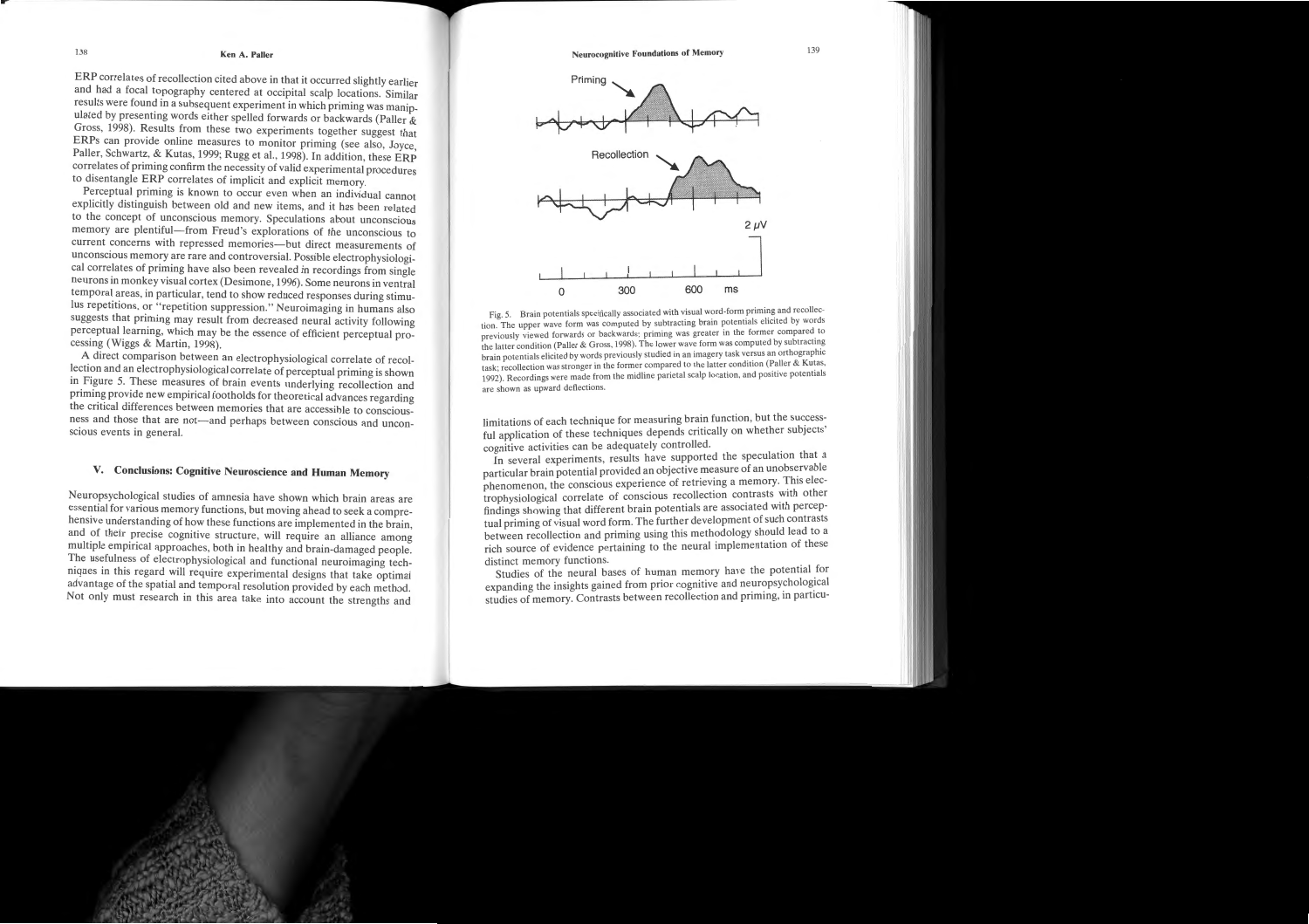lar, have launched massive theoretical development. Although more work will be required to adequately test and develop these ideas, a tenable working hypothesis is that recollection and priming can be characterized as different types of neocortical memory dependent on distinct neurophysiological mechanisms. Priming appears to depend on isolated instances of neocortical plasticity such that subsequent processing in one or more cortical regions is altered. In contrast, recollection requires the formation of links among sets of neocortical regions in the service of creating an enduring declarative memory. The aforementioned evidence that ERPs can be used to monitor processes associated with recollection, as well as processes associated with priming, suggests that this approach will be useful for developing more fine-grained hypotheses about the neurophysiology of the two types of memory.

Ultimately, such efforts to understand the neural bases of human memory will shed light not only on the nature and organization of memory processes in the brain, but also on the subjective experience of conscious recollection. However, understanding the neural implementation of memory functions and understanding the cognitive structure of memory should ideally be conceived not as two separate goals. These are fundamentally two parts of the same endeavor. Advances in understanding neural implementations turn on the accuracy of assumptions about cognitive structure. Advances in understanding cognition, as argued above, must ultimately be grounded in an accurate conception of the neural substrates of cognition. Seeking to understand human memory is a colossal challenge and it requires the full force of both cognitive science and brain science.

#### **ACKNOWLEDGMENTS**

The author's research was supported by grant NS34639 from the National Institute of Neurological Diseases and Stroke and by research funds provided by Northwestern University. Portions of this chapter appeared in a review published in *Behavioural Neurology* (Faller, 2000). Thanks to Dedre Gentner, Marcia Grabowecky, Marta Kutas, Doug Medin, and Larry Squire for their input and encouragement.

#### **REFERENCES**

- Atkinson, R. C., & Juola, J. F. (1973). Factors influencing the speed and accuracy of word recognition. In S. Kornblum (Ed.), *Attention and performance IV* (pp. 583-612). New York: Academic.
- Barrett, S. E., Rugg, M. D., & Perrett, D. I. (1988). Event-related potentials and the matching of familiar and unfamiliar faces. *Neuropsychologia, 26,* 105-117.
- Bentin, S., & Moscovitch, M. (1990). Psychophysiological indices of implicit memory performance. *Bulletin of the Psychonomic Society, 28,* 346-352.

Bentin, S., Moscovitch;,M., & Heth, I. (1992). Memory with and without awareness: Performance and electrophysiological evidence of savings. *Journal of Experimental Psychology: Learning, Memory, and Cognition, 18,* 1270-1283.

- Bentin, S., Moscovitch, M., & Nirhod, 0. (1998). Levels of processing and selective attention effects on encoding in memory. *Acta Psychologica, 98,* 311-341.
- Brewer, J. B., Zhao, Z., Desmond, J.E., Glover, G. H., & Gabrieli, J. D. E. (1998). Making memories: Brain activity that predicts how well visual experience will be remembered. *Science, 281,* 1185-1187.
- Cermak, L. S., Talbot, N., Chandler, K., & Wolbarst, L. R. (1985). The perceptual priming phenomenon in amnesia. *Neuropsychologia, 23,* 615-622.
- Cermak, L. S., Bleich, R. P., & Blackford, S. P. (1988). Deficits in the implicit retention of new associations by alcoholic Korsakoff patients. *Brain and Cognition,* 7, 145-156.
- Challis, B. H., Velichkovsky, B. M., & Craik; F. I. M. (1996). Levels-of-processing effects on a variety of memory tasks: New findings and theoretical implications. *Consciousness and Cognition,* 5, 142-164.
- Chun, M. M., & Phelps, E. A. (1999). Memory deficits for implicit contextual information in amnesic subjects with hippocampal damage. *Nature Neuroscience, 2,* 844-847.
- Desimone, R. (1996). Neural mechanisms for visual memory and their role in attention. *Proceedings of the National Academy of Sciences USA, 93,* 13494-13499.
- Dror, I. E., & Gallogly, D. P. (1999). Computational analyses in cognitive neuroscience: In defense of biological implausibility. *Psychonomic Bulletin* & *Review,* 6, 173-182.
- Dilzel, E., Yonelinas, A. P., Mangun, G. R., Heinze, H.-J., & Tulving, E. (1997). Event-related brain potential correlates of two states of conscious awareness in memory. *Proceedings of the National Academy of Sciences USA, 94,* 5973-5978.
- Fabiani, M., Karis, D., & Donchin, E. (1986). P300 and recall in an incidental memory paradigm. *Psychophysiology, 23,* 298-308.
- Fernandez, G., Weyerts, H., Schrader-Bolsche, M., Tendolkar, I., Smid, H. G. 0. M., Tempelmann, C., Hinrichs, H., Scheich, H., Elger, C. E., Mangun, G. R., & Heinze, H.-J. (1998). Successful verbal encoding into episodic memory engages the posterior hippocampus: A parametrically analyzed function magnetic resonance imaging study. *Journal of Neuroscience, 18,* 1841-1847.
- Fernandez, G., Grunwald, T., Effern, A., Pezer, N., Lehnertz, J., Dilmpelmaim, N., & Elger, C. E. (1999). Serial processes of declarative memory formation in the human medial temporal lobe. *Neurolmage, 9,* S921. (Abstract).
- Flanagan, 0. (1992). *Consciousness reconsidered.* Cambridge, MA: MIT.
- Friedman, D. (1990). ERPs during continuous recognition memory for words. *Biological Psychology, 30,* 61-87.
- Friedman, D., & Sutton, S. (1987). Event-related potentials during continuous recognition memory. *Electroencephalography and Clinical Neurophysiology, Supplement 40, 316-321.* Fuster, J. M. (1995). *Memory in the cerebral cortex.* Cambridge, MA: MIT.
- Gabrieli, J. D. E. (1998). Cognitive neuroscience of human memory. *Annual Review of*
- *Psychology, 49,* 87-115. Gabrieli, J. D. E., Keane, M. M., Zarella, M., M., & Poldrack, R. A. (1997). Preservation of implicit memory for new associations in global amnesia. *Psychological Science, 8,* 326-329.
- Gardiner, J. M., & Java, R. I. (1990). Forgetting in recognition memory with and without recollective experience. *Memory* & *Cognition, 18,* 23-30.
- Gonsalves, B., & Faller, K. A. (2000). Brain potentials associated with recollective processing of spoken words. *Memory* & *Cognition, 28,* 321-330.
- Haist, F., Musen, G., & Squire, L. R. (1991). Intact priming of words and nonwords in amnesia. *Psychobiology, 19,* 275-285.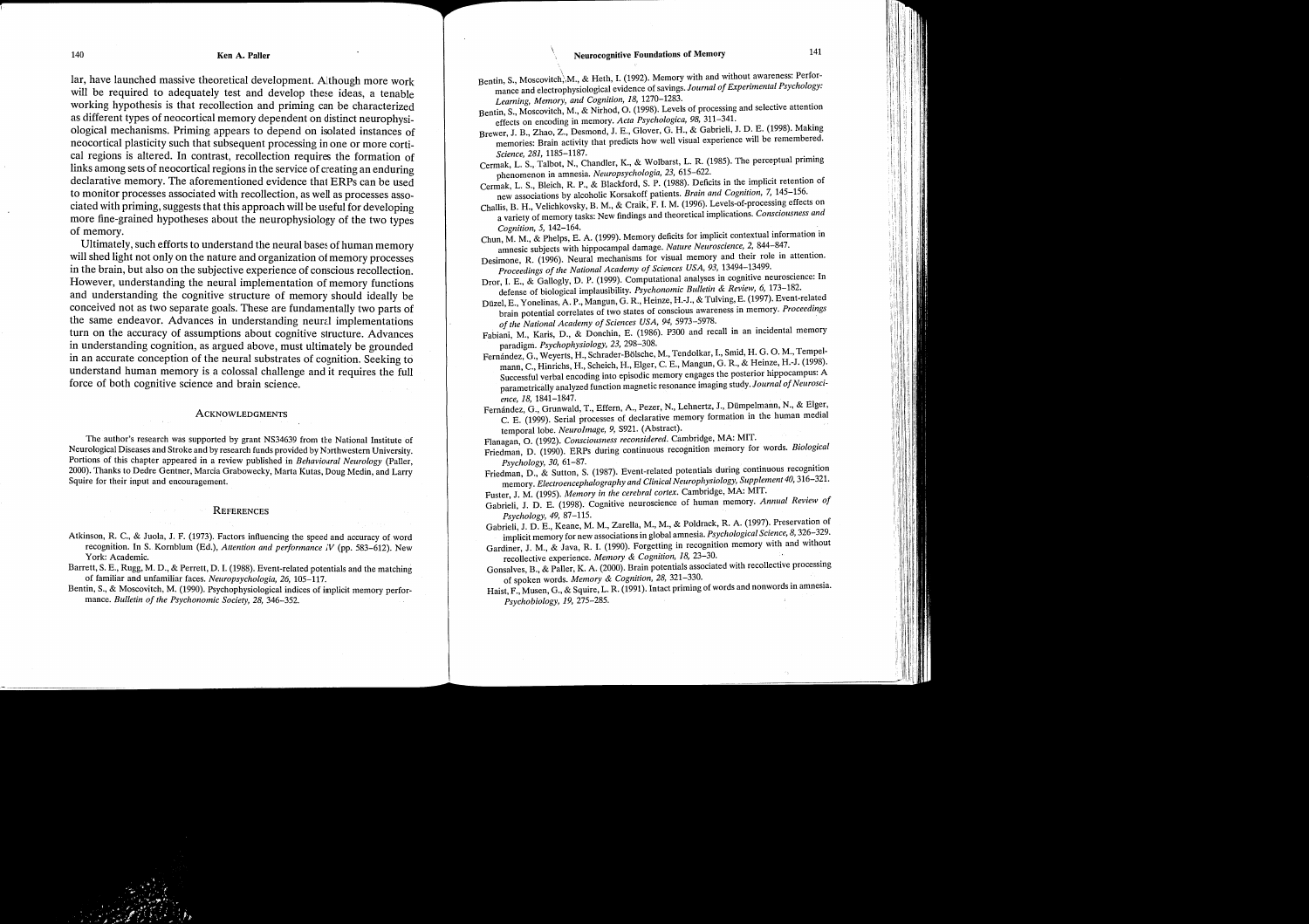- Hamann, S. B., & Squire, L. R. (1997). Intact perceptual priming in the absence of conscious memory. *Behavioral Neuroscience, 111,* 850-854.
- Hamann, S. B., Squire, L. R., & Schacter, D. L. (1995). Perceptual thresholds and priming in amnesia. *Neuropsychology, 9,* 3-15.
- Hebb, D. 0. (1949). *Organization of Behavior.* New York: Wiley and Sons.
- Hillyard, S. A., Squires, K. C., Bauer, J. W., & Lindsay, P. H. (1971). Evoked potential correlates of auditory signal detection. *Science*, 172, 1357-1360.
- Hodges, J. R., & Graham, K. S. (1998). A reversal of the temporal gradient for famous person knowledge in semantic dementia: Implications for the neural organisation of long-term memory. *Neuropsychologia, 36,* 803-825.
- Jacoby, L. L., & Dallas, M. (1981). On the relationship between autobiographical memory and perceptual learning. *Journal of Experimental Psychology: General, 110,* 306-340.
- Johnson, R., Jr. (1995). Event-related potential insights into the neurobiology of memory systems. In F. Boller & J. Grafman (Eds.), *Handbook of neuropsychology* (Vol. 10, pp. 135-163). Amsterdam: Elsevier.
- Johnson, R., Jr., Kreiter, K., Russo, B., & Zhu, J. (1998). A spatio-temporal analysis of recognition-related event-related brain potentials. *International Journal of Psychophysiology, 29,* 83-104.
- Johnson, R., Jr., Pfefferbaum, A., & Kopel!, B. S. (1985). P300 and long-term memory: Latency predicts recognition performance. *Psychophysiology, 22,* 497-507.
- Joyce, C. A., Paller, K. A., Mclsaac, H.K., & Kutas, M. (1998). Memory changes with normal aging: Behavioral and electrophysiological measures. *Psychophysiology,* 35, 669-678. ·
- Joyce, C. A., Paller, K. A., Schwartz, T. J., & Kutas, M. (1999). An electrophysiological analysis of modality-specific aspects of word repetition. *Psychophysiology, 36,* 655-665.
- Kapur, N. (1993). Focal retrograde amnesia in neurological disease: A critical review. *Cortex, 29,* 217-234.
- Karis, D., Fabiani, M., & Donchin, E. (1984). "P300" and memory: Individual differences in the von Restorff effect. *Cognitive Psychology, 16,* 177-216.
- Klimesch, W. (1999). EEG alpha and theta oscillations reflect cognitive and memory performance: A review and analysis. *Brain Research Reviews, 29,* 169-195.
- Kutas, M. (1988). Review of event-related potential studies of memory. In M. S. Gazzaniga (Ed.), *Perspectives in memory research* (pp. 181-218). Cambridge, MA: MIT.
- Kutas, M., & Dale, A. (1997). Electrical and magnetic readings of mental functions. In M. D. Rugg (Ed.), *Cognitive neuroscience* (pp. 197-242). Cambridge, MA: MIT.
- Mandler, G. (1980). Recognizing: The judgment of previous occurrence. *Psychological Review, 87,* 252-271.
- Markowitsch, H.J. (1995). Which brain regions are critically involved in the retrieval of old episodic memory? *Brain Research Reviews, 21,* 117-127.
- Marr, D. (1982). *Vision.* San Francisco, CA: Freeman.
- Martinez, J. L., Jr., & Kesner, R. P. (Eds.) (1998). *Neurobiology of learning and memory.*  San Diego, CA: Academic.
- Mayes, A. R., & Downes, J. J. (1997). *Theories of organic amnesia.* East Sussex, UK: Erlbaum.
- Mayes, A. R., & Gooding, P. (1989). Enhancement of word completion priming in amnesics by cueing with previously novel associates. *Neuropsychologia, 27,* 1057-1072.
- Milner, B., Squire, L. R., & Kandel, E. R. (1998). Cognitive neuroscience and the study of memory. *Neuron, 20,* 445-468.
- Moscovitch, M., Vriczen, E., & Goshen-Gottstein, Y. (1993). Implicit tests of memory in patients with focal lesions and degenerative brain disorders. In H. Spinnler & F. Boller (Eds.), *Handbook of neuropsychology* (pp. 133-173). Amsterdam: Elsevier.
- Musen, G., & Squire, L. R. (1993). Implicit learning of color-word associations using a Stroop paradigm: *Journal of Experimental Psychology: Learning, Memory, and Cognition, 17,* 789-798.
- Neville, H., Kutas, M., Chesney, G., & Schmidt, A. L. (1986). Event-related brain potentials during initial encoding and recognition memory of congruous and incongruous words. *Journal of Memory and Language, 25,* 75-92.
- Neville, H., Snyder, E., Woods, D., & Galambos, R. (1982). Recognition and surprise alter the human visual evoked response. *Proceedings of the National Academy of Sciences USA, 79,* 2121-2123.
- Nolde, S. F., Johnson, M. K., & Raye, C. L. (1998). The role of prefrontal cortex during tests of episodic memory. *Trends in Cognitive Sciences,* 2, 399-406.
- Olichney, J.M., Van Petten, C., Paller, K. A., Salmon, D. P., Iragui, V. J., & Kutas, M. (in press). Word repetition in amnesia: Electrophysiological measures of impaired and spared memory. *Brain.*
- Paller, K. A. (1990). Recall and stem-completion priming have different electrophysiological correlates and are modified differentially by directed forgetting. *Journal of Experimental*  Psychology: Learning, Memory, and Cognition, 16, 1021-1032.
- Paller, K. A. (1993). Elektrophysiologische Studien zum Menschlichen Gedachtnis [Electrophysiological studies of human memory]. Zeitschrift für Elektroenzephalographie, Elektro*myographie und venvandte Gebiete, 24,* 24-33.
- Faller, K. A. (1997). Consolidating dispersed neocortical memories: The missinglink in amnesia. *Memory, 5,* 73-88.
- Paller, K. A. (2000). Electrophysiological measures of human memory functions. *Behavioral Neurology,* in press.
- Paller, K. A., Bozic, V. S., Ranganath, C., Grabowecky, M., & Yamada, S. (1999). Brain waves following remembered faces index conscious recollection. *Cognitive Brain Research,*  7, 519-531.
- Paller, K. A., Gonsalves, B., Grabowecky, M., Bozic, V. S., & Yamada, S. (2000). Electrophysiological correlates of recollecting faces of known and unknown individuals. *Neurolmage, 11,* 98-110.
- Paller, K. A., & Gross, M. (1998). Brain potentials associated with perceptual priming versus explicit remembering during the repetition of visual word-form. *Neuropsychologia*, 36, 559-571.
- Paller, K. A., & Kutas, M. (1992). Brain potentials during memory retrieval provide neurophysiological support for the distinction between conscious recollection and priming. *Journal of Cognitive Neuroscience, 4,* 375-391.
- Paller, K. A., Kutas, M., & Mayes, A. R. (1987). Neural correlates of encoding in an incidental learning paradigm. *Electroencephalography and Clinical Neurophysiology*, 67, 360-371.
- Paller, K. A., Kutas, M., & Mclsaac, H. K. (1995). Monitoring conscious recollection via the electrical activity of the brain. *Psychological Science, 6,* 107-111.
- Paller, K. A., Kutas, M., & Mcisaac, H.K. (1998). An electrophysiological measure of priming of visual word-form. *Consciousness and Cognition,* 7, 54-66.
- Paller, K. A., & Mayes, A. R. (1994). New-association priming of word identification in normal and amnesic subjects. *Cortex,* 30, 53-73.
- Paller, K. A., Mayes, A. R., McDermott, M., Pickering, A. D., & Meudell, P. R. (1991). Indirect measures of memory in a duration-judgement task are normal in amnesic patients. *Neuropsychologia, 29,* 1007-1018.
- Paller, K. A., McCarthy, G., & Wood, C. C. (1988). ERPs predictive of subsequent recall and recognition performance. *Biological Psychology, 26,* 269-276.